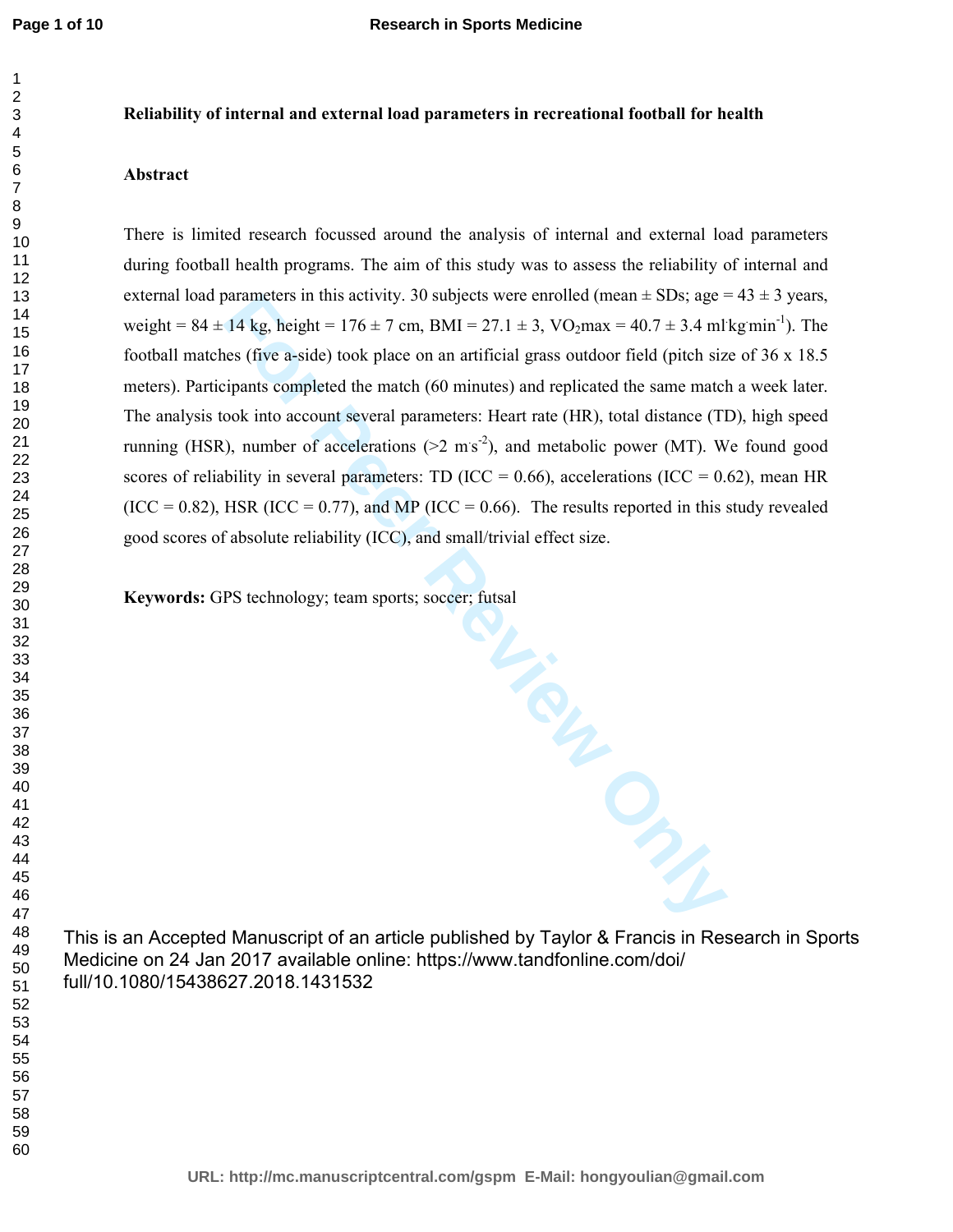# **Introduction**

Several studies have reported the validity of recreational team sports (e.g. football) as a means to improve the health of general population (Andersen, Schmidt, Pedersen, Krustrup, & Bangsbo, 2016; Bangsbo, Junge, Dvorak, & Krustrup, 2014; Krustrup et al., 2009; Pedersen et al., 2017). Football is played worldwide at the professional level, making it the world's most popular sport (Reilly & Williams, 2003), therefore its popularity could be used to improve the sports adherence to health programmes. Football is an effective physical activity able to induce physiological benefits such as, significantly improving blood pressure, lowering heart rate at rest, blood parameters (e.g. systolic and diastolic blood pressure), as well as improving maximal aerobic power  $(VO_{2max})$  (Krustrup et al., 2010; Krustrup et al., 2013).

**Example 12** Muslims, 2005), therefore its popularity could be used to impro-<br>health programmes. Football is an effective physical activity al<br>benefits such as, significantly improving blood pressure, lowering hears<br>(e.g. Football is a team sport characterised by an intermittent model where aerobic and anaerobic components are taxed (Impellizzeri et al., 2008). The measurement of internal and external load parameters in conjunction could guarantee a more accurate knowledge of football activity and its physical demands, which could offer several advantages about its use as a health activity (Stevens, De Ruiter, Beek, & Savelsbergh, 2016). Information about the reliability of football as a health activity is therefore paramount, especially considering football is an acyclic and unpredictable activity and every match has different load demands (Los Arcos, Martínez-Santos, Yanci, Martín, & Castagna, 2014; Thomas. Reilly, 2005). Despite the popularity and wide appeal of this sport, no one has systematically investigated the reliability of internal and external load parameters in middleaged males. The only evidence that exists about the reliability of internal load parameters, in such activity, shows a reliability of mean HR (typical error of measurement) of 2.4% (CI 90% 1.6; 3.1) (Beato, et al., 2016).

Global Positioning Systems (GPS) is the technology widely utilised to quantify the external load parameters in team sports (Vickery et al., 2014). GPS systems are used to collect and analyse time-motion data such as, total distance covered (TD), number of changes of direction, acceleration and deceleration activities, as well as time spent at high speed running (HSR) (Cummins, Orr, & Connor, 2013; Varley, Fairweather, & Aughey, 2012; Vickery et al., 2014). GPS accuracy, validity and reliability have been widely investigated (Coutts & Duffield, 2010; Johnston, Watsford, Kelly, Matthew, & Spurrs, 2014; Scott et al., 2016) with generally positive results, although they have revealed some limitations in accuracy. Nevertheless, there is enough evidence to justify the use of such technology (10 Hz GPS) in order to evaluate external load parameters during recreational football activity (Beato, Bartolini, et al., 2016; Coutts & Duffield, 2010; Scott et al., 2016).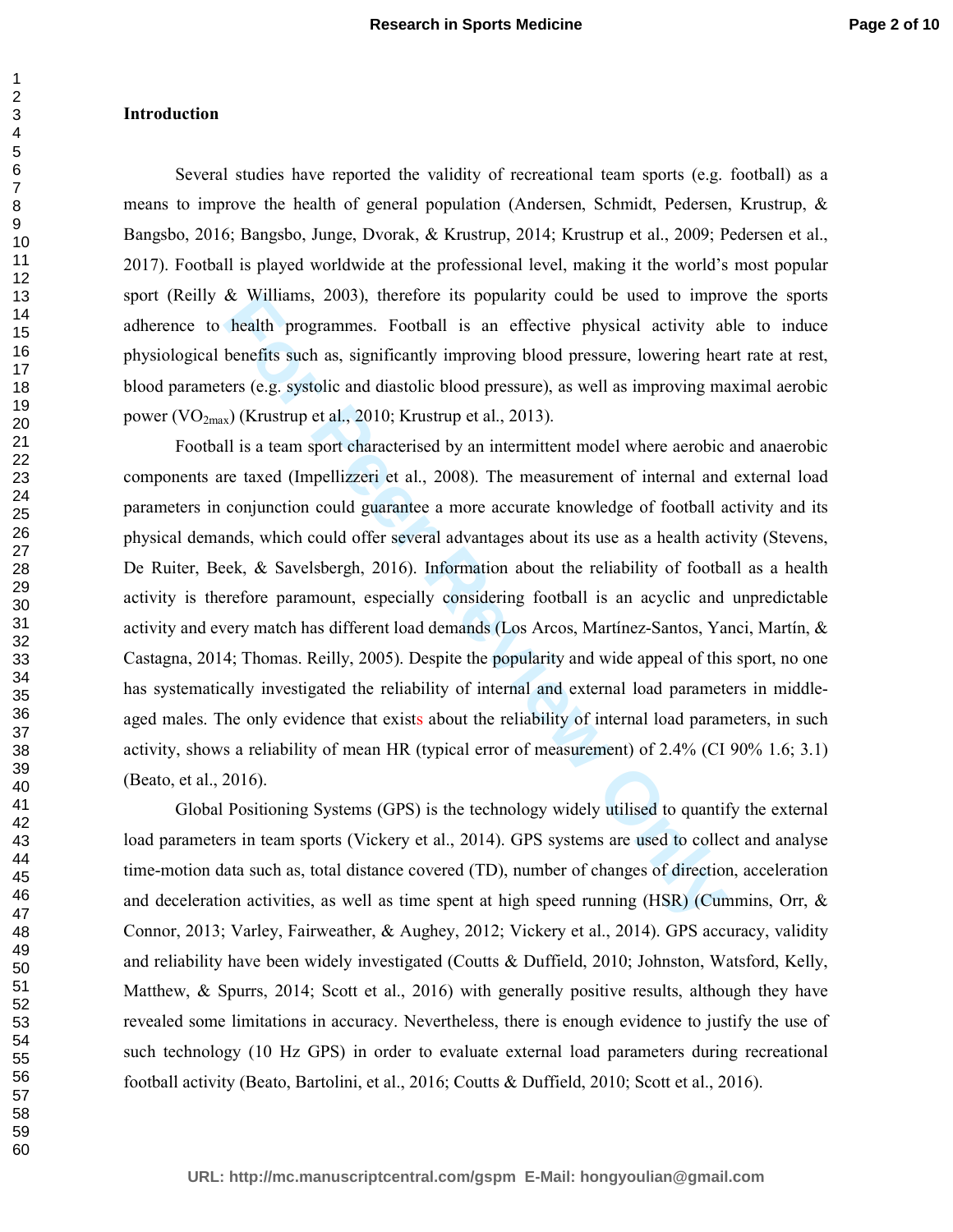Presently, there is little research focussed on the analysis of internal and external load parameters during football health programs, and these studies are limited by a lack of information regarding the reliability of the parameters analysed. The main purpose of this study was to assess the reproducibility of internal and external load parameters in recreational football (day-to-day reliability) using GPS.

# **Methods**

*Subjects:* 30 male subjects without specific pathologies were enrolled in this study during 2014 (mean  $\pm$  SDs; age = 43  $\pm$  3 years, body mass = 84  $\pm$  14 kg, height = 176  $\pm$  7 cm, body mass index  $(BMI) = 27.1 \pm 3.1$ , fat mass  $19.5 \pm 4.1\%$ ; HRmax = 177.2  $\pm$  7.3, VO<sub>2</sub>max = 40.7  $\pm$  3.4 ml kg min <sup>1</sup>). All procedures were approved by the Ethics Committee of the Department of Neurological and Movement Sciences, University of Verona (Italy) and conducted according to the declaration of Helsinki for human studies of the World Medical Association.

*Experimental protocol and data analysis:* A maximal running incremental test was used to determine  $VO<sub>2</sub>max$  and HRmax. An automated metabolic cart was used to measure respiratory parameters breath-by-breath (Quark b2, Cosmed, Italy). This study utilised the protocol recently published by the same research group (Beato, et al., 2016).

male subjects without specific pathologies were enrolled in this stud,<br>age = 43 ± 3 years, body mass = 84 ± 14 kg, height = 176 ± 7 cm, bo<br> $\pm$  3.1, fat mass 19.5 ± 4.1%; HRmax = 177.2 ± 7.3, VO<sub>2</sub>max = 40.7 ±<br>ures were a The football matches designed as small sided games (SSGs) five a-side took place on an artificial grass outdoor field (pitch size of 36 x 18.5 meters). Participants completed recreational football matches (60 minutes) and replicated the same match a week later (every participant played 2 times). Each player on each team took turns playing as the goalkeeper (changing goalkeepers every 5 minutes). Training load parameters were recorded by means of 10 Hz GPS system (STATSports, Viper system, Northern Ireland, UK). Validity of this GPS system has been verified in previously conducted research (Beato, et al., 2016b). GPS data was analysed by the STATSport Viper Software Version 1.2. The analysis considered several internal and external load parameters: %HRmax, TD measured in metres, HSR over 14.4 km h<sup>-1</sup>, number of accelerations and decelerations performed ( $>2 \text{ ms}^{-2}$ ), relative velocity calculated as the ratio between TD and the total time (Christopher, Beato, & Hulton, 2016; Gaudino et al., 2013). In addition, GPS recorded data about metabolic power (MP) measured in  $wkg^{-1}$  and high intensity metabolic power distance over 20 w  $kg^{-1}$  (HMD) (Osgnach, Poser, Bernardini, Rinaldo, & Di Prampero, 2010). The indirect estimation of the MP utilised the rationale that accelerated running on a flat terrain is energetically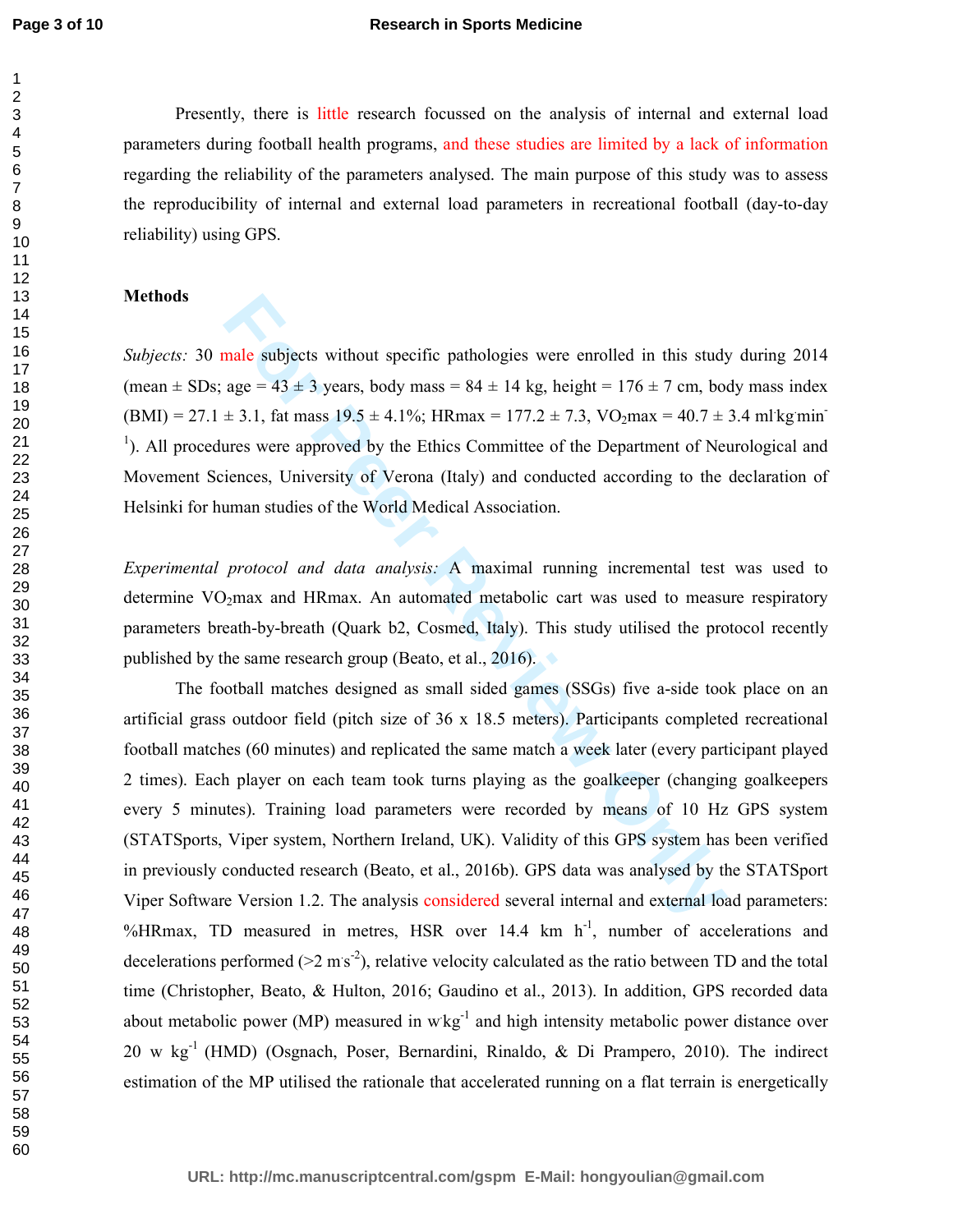analogous to uphill running at constant speed (Minetti et al., 2002). Ecological validity of MP in football has been previously reported by, Manzi, Impellizzeri, & Castagna (2014).

## *Statistical analysis*

**Franchistan SCOTER CONDITE (TEAM)** The state of the match data (for 00). Statistical significance was set at  $p < 0.05$ . Absolute reliability of 1 and Match 2) was assessed using the typical error of measuremedation (ICC) Data are presented as means  $\pm 1$  SD. A Shapiro-Wilk test was performed for the evaluation of the normality (assumption) for statistical distribution. Log transformation was done for nonnormal data. Pearson's Correlation Coefficient reported in this study as well as the variance explained  $(R^2)$  was used to determine the relationship between the match data (for both matches) (Hopkins, 2000). Statistical significance was set at  $p < 0.05$ . Absolute reliability of HR data (between Match 1 and Match 2) was assessed using the typical error of measurement (TEM) and interclass correlation (ICC). ICC interpretation is expressed as: poor  $\leq 0.4$ , fair  $\geq 0.4$ , good  $\geq 0.6$ , excellent > 0.75 (Cicchetti, 1994). Differences between Match 1 and Match 2 were reported as a mean of change with confidence intervals (CI 90%) (Hopkins, 2000). Paired t-test was performed between Match 1 and Match 2 for each variable to identify systematic change. The Cohen's d (ES) was calculated to determine the magnitude of effect (comparison between Match 1 and Match 2) by standardizing the coefficients according to the appropriate between-subjects standard deviation. Furthermore, the Cohen's d (ES) was assessed using the following criteria: trivial  $\leq 0.2$ , small  $\geq$ 0.2, medium  $> 0.5$ , large  $> 0.8$  (Cohen, Rozeboom, Dawes, & Wainer, 1990). Statistical analysis was performed using SPSS (SPSS Statistics 20.0) for Mac OS X Yosemite.

## **Results**

Data recorded during Match 1 and Match 2 were (means  $\pm$  1 SD): mean HR = 146.1  $\pm$  9.7 bpm and  $144.6 \pm 9.3$  bpm respectively,  $p = 0.61$ ,  $ES = 0.15$  (trivial), %HRmax 82.4%  $\pm$  4.5 and 81.6%  $\pm$  5.1 respectively, p = 0.55, ES = 0.17 (trivial), TD 3483  $\pm$  215 m and 3375  $\pm$  330 m respectively,  $p = 0.29$ , ES = 0.39 (small), accelerations number  $38 \pm 5$  and  $37 \pm 5$  respectively,  $p =$ 0.33, ES = 0.2 (small), decelerations number  $36 \pm 5$  and  $35 \pm 5$  respectively,  $p = 0.37$ , ES = 0.2 (small), MP 6.53  $\pm$  0.4 w kg<sup>-1</sup> and 6.48  $\pm$  0.41 w kg<sup>-1</sup> respectively,  $p = 0.75$ , ES = 0.13 (trivial), relative velocity  $63.8 \pm 7.2$  m min<sup>-1</sup> and  $61.8 \pm 7.8$  m min<sup>-1</sup> respectively,  $p = 0.22$ , ES = 0.27 (small), HSR 71.2  $\pm$  9.2 m and 68.1  $\pm$  10.5 m respectively,  $p = 0.19$ , ES = 0.32 (small), HMD 246.5  $\pm$  50.7 m and 241.6  $\pm$  48.1 m respectively, p = 0.66, ES = 0.10 (trivial). Reliability of the internal and external load parameters are presented in table 1.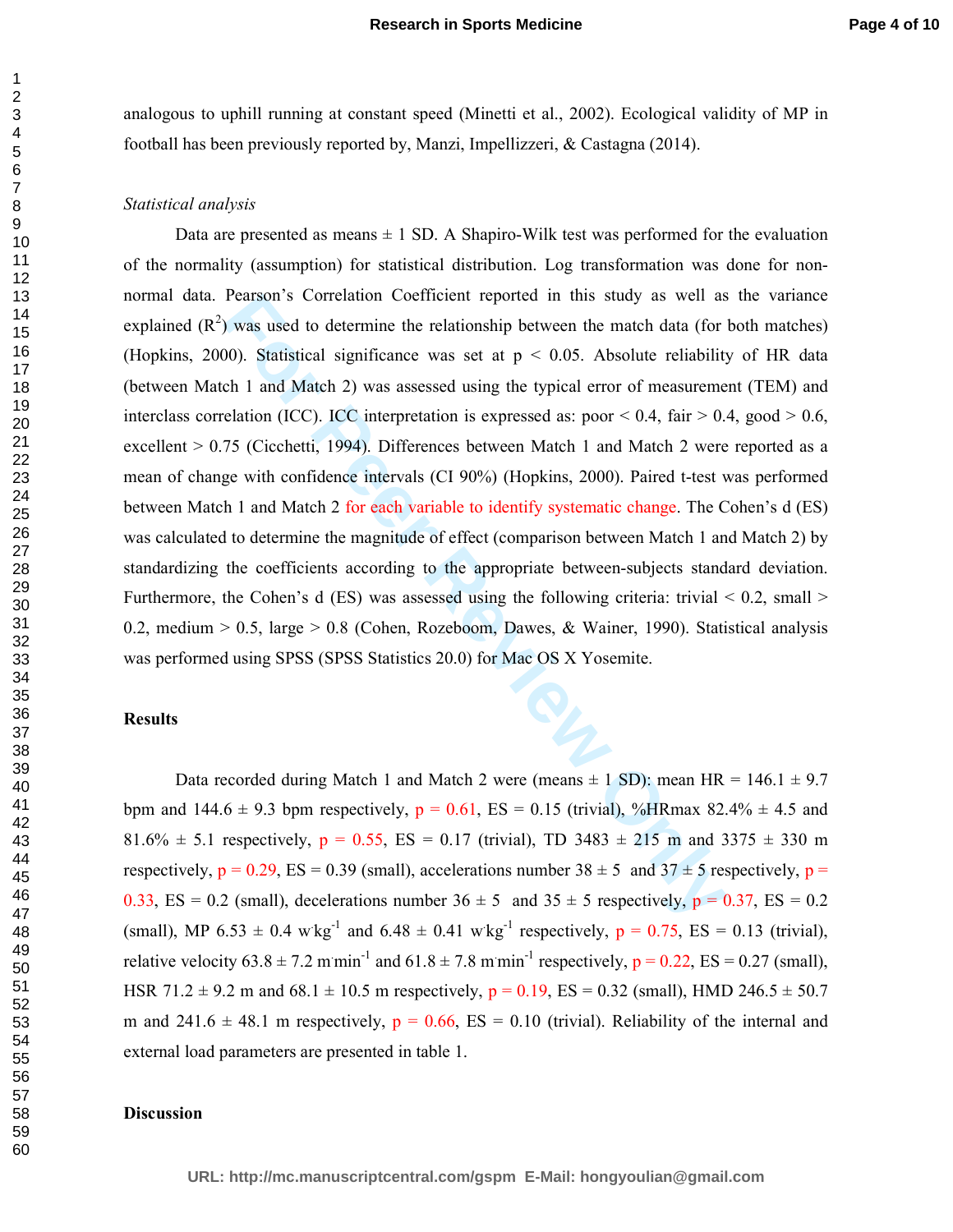### **Research in Sports Medicine**

The results reported in this study revealed good/excellent scores of absolute reliability (ICC and TEM), as well as a small mean of change, and small/trivial ES (between Match 1 and Match 2) in every parameter. This new evidence strongly supports the utilisation of football as a health activity and underlines the stability of internal and external load parameters between matches.

This study reports a mean HR equivalent to 82% HRmax during matches, a value higher than that recommended by ACSM (Thompson & ACSM, 2009). This result underlines that football can be utilised as a means of aerobic training, capable of improving physiological parameters (Garber, Blissmer, Deschenes, Franklin, & Lamonte, 2011). Further, the mean HR reported in this study is like previous research examining the internal/external workloads of recreational football (Bangsbo et al., 2014). After the replication of matches, HR presented an excellent reliability score: mean HR (ICC =  $0.82$ ) and % HRmax (ICC =  $0.78$ ). Our results support previous results reported in studies on recreational football (reliability HR, CV = 2.4%) (Beato et al., 2016) and results obtained when analysing professional football players during 6 a-sided games (reliability HR,  $ICC = 0.85$ , and %HR max,  $ICC = 0.61)$  (Stevens et al., 2016).

mmented by AC.SM (1nompson & AC.SM, 2009). Inis result undernmented as a means of aerobic training, eapable of improving physiologic mer, Deschenes, Franklin, & Lamonte, 2011). Further, the mean HR newious research examin GPS is a technology commonly used in professional football in order to evaluate external load parameters (Coutts & Duffield, 2010). In this study we reported good/excellent scores of reliability in several parameters: TD (ICC = 0.66), accelerations (ICC = 0.62), decelerations (ICC = 0.65), MP (ICC = 0.66), relative velocity (ICC = 0.81), HSR (ICC = 0.77), and HMD (ICC = 0.81) (Cicchetti, 1994). Our results reveal a high level of reliability for all the external load parameters (table 1). This data cannot be compared to other data previously published on this topic (football for health), but they can be compared with reliability data of small sided games (SSG) in football (4 x 7 min 6 vs. 6, pitch size of 40 x 34 m) (Stevens et al., 2016). Stevens et al, (2016) also revealed high scores of reliability for several external load parameters: TD (ICC =  $0.84$ ), accelerations (ICC = 0.74), MP (ICC = 0.78), HSR (0.74), and high metabolic power > 20 wkg (ICC = 0.75). The results reported in this study closely mirror the results reported by Stevens et al, (2016), showing almost the same scores. This study supports previous research in professional football players demonstrating repeated SSGs yield reliable external workload parameters, providing further support for the use of SSGs as an appropriate training stimulus for health interventions

This study also considered traditional external load parameters (e.g. TD, relative velocity), as well as, metabolic and power parameters (e.g. MP, HMD, accelerations). Power activities such as changes of direction, short shuttle runs and accelerations strongly affect the activity energy cost (Zamparo, Bolomini, Nardello, & Beato, 2015). For instance, the energy cost of short shuttle runs (with a change of direction of 180°), is from 3 to 7 times larger than that of linear running (Zamparo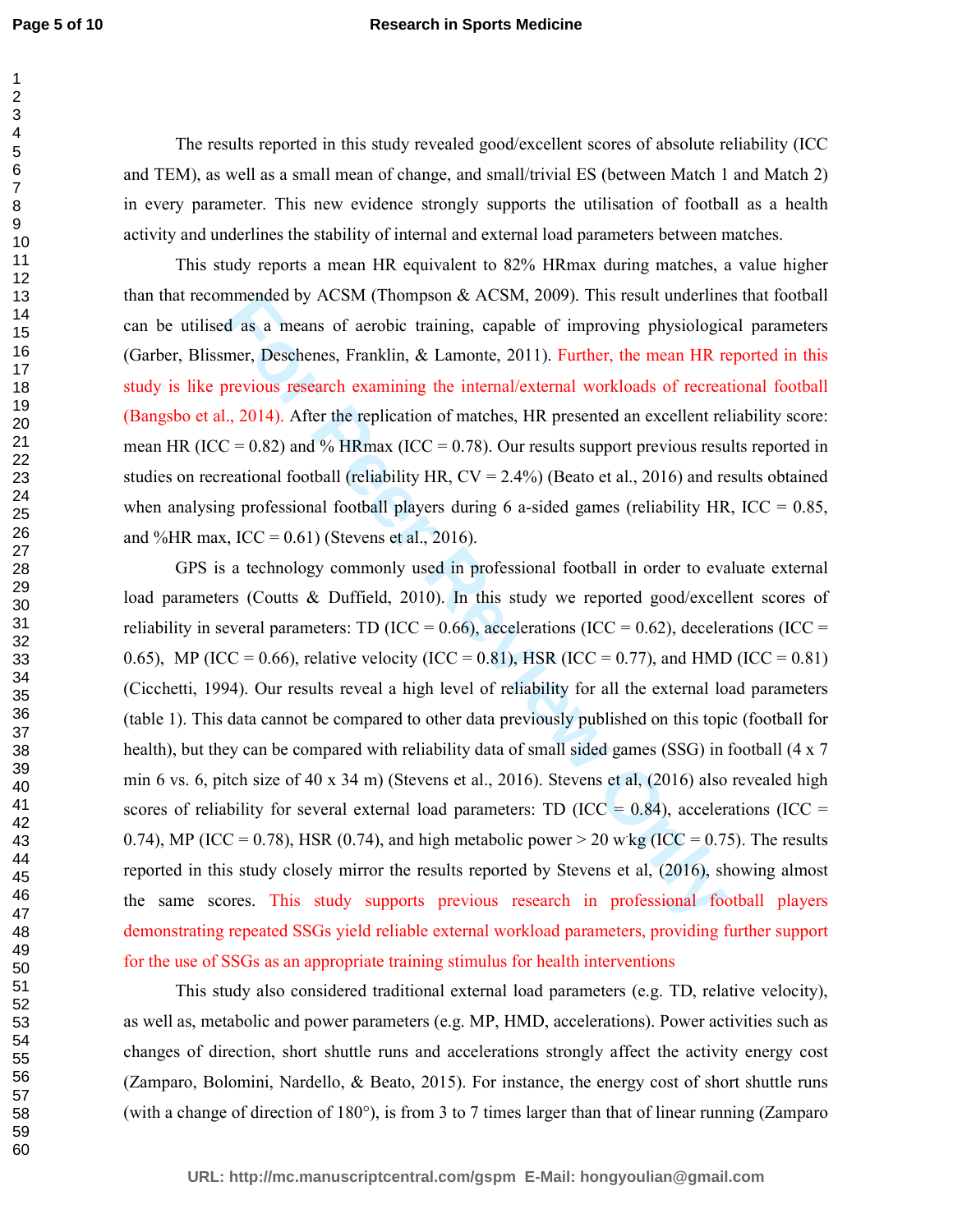et al., 2015). Furthermore, the estimated MP, such as accelerations counts, could better distinguish the existing differences in locomotor performance than HR in isolation (Osgnach et al., 2010). Therefore, the results obtained in this study may also be utilised to expand upon the current existing knowledge on energy expenditure in recreational football that is currently missing (Beato, et al., 2016b).

as analysed during two tootoal matches (day-to-day rehability). The<br>ameters between two matches would likely be affected by several fa<br>kill of opposition players, and a larger sample of matches is requ<br>ability of workload This paper reports two main limitations. The reliability of internal and external load parameters was analysed during two football matches (day-to-day reliability). The reliability of workload parameters between two matches would likely be affected by several factors, such as fitness and skill of opposition players, and a larger sample of matches is required to better understand stability of workload parameters during recreational football. However, this study presented a large sample of 30 subjects that is representative of the typical population that partake in recreational football, and certain controls can be made to improve the reliability of workload parameters such as matching opposing players for skill and fitness. The second limitation is associated with the use of GPS (10 Hz). GPS are devices largely used in football and team sports (Cummins et al., 2013). Several researchers have reported validity and reliability of these devices, however such technology is not without limitations (Beato, Bartolini, et al., 2016; Cummins et al., 2013). Previous studies have reported some criticisms about the capacity of GPS such as, its inability to accurately record high speed and high metabolic power actions (Buchheit & Simpson, 2016). Researchers and sport scientists should be conscious of the potential limitations of this technology regarding accuracy.

In conclusion, this study has proven the reliability of internal and external load parameters in such recreational activity. The current research providing further support for the use of SSGs as an appropriate training stimulus for health interventions This new evidence offers several practical applications in the design of recreational football protocols for health.

### **Acknowledgements**

We thank all the subjects enrolled during the study for their support.

## **References**

Andersen, T. R., Schmidt, J. F., Pedersen, M. T., Krustrup, P., & Bangsbo, J. (2016). The effects of 52 weeks of soccer or resistance training on body composition and muscle function in +65 year-old healthy males – A randomized controlled trial. *PLOS ONE*, *11*(2), e0148236.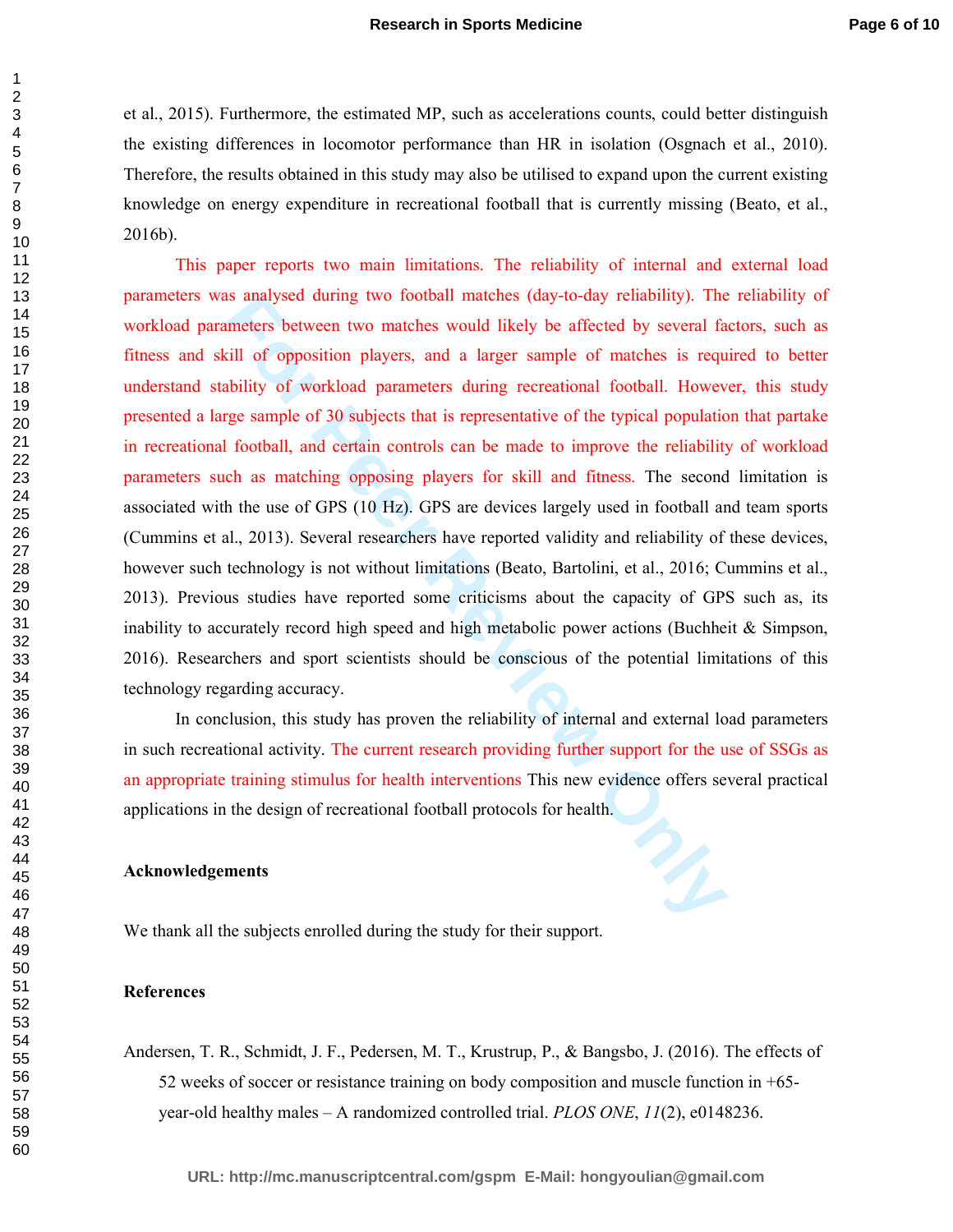#### **Research in Sports Medicine**

http://doi.org/10.1371/journal.pone.0148236

- Bangsbo, J., Junge, A., Dvorak, J., & Krustrup, P. (2014). Executive summary : Football for health – prevention and treatment of non-communicable diseases across the lifespan through football. *Scandinavian Journal of Medicine & Science in Sports*, *24*(Suppl. 1), 147–150. http://doi.org/10.1111/sms.12271
- Beato, M., Bartolini, D., Ghia, G., & Zamparo, P. (2016). Accuracy of a 10 Hz GPS unit in measuring shuttle velocity performed at different speeds and distances (5 – 20 M). *Journal of Human Kinetics*, *54*(1), 15–22. http://doi.org/10.1515/hukin-2016-0031
- g shuttle velocity performed at direrent speeds and distances (5 20 M<br> *inetics*, 54(1), 15–22. http://doi.org/10.1515/hukin-2016-0031<br>
pellizzeri, F. M., Coratella, G., & Schena, F. (2016). Quantification of e<br>
are of r Beato, M., Impellizzeri, F. M., Coratella, G., & Schena, F. (2016). Quantification of energy expenditure of recreational football. *Journal of Sports Sciences*, *34*(24), 2185–2188. http://doi.org/10.1080/02640414.2016.1167280
- Buchheit, M., & Simpson, B. M. (2016). Player Tracking technology: half-full or half-empty glass? *International Journal of Sports Physiology & Performance*, Epub ahead of print.
- Christopher, J., Beato, M., & Hulton, A. T. (2016). Manipulation of exercise to rest ratio within set duration on physical and technical outcomes during small-sided games in elite youth soccer players. *Human Movement Science*, *48*, 1–6. http://doi.org/10.1016/j.humov.2016.03.013
- Cicchetti, D. V. (1994). Guidelines, criteria, and rules of thumb for evaluating normed and standardized assessment instruments in psychology. *Psychological Assessment*, *6*(4), 284–290. http://doi.org/10.1037/1040-3590.6.4.284
- Cohen, J., Rozeboom, W., Dawes, R., & Wainer, H. (1990). Things I Have Learned ( So Far ). *American Psychologisy*, *45*(12), 1304–1312.
- Coutts, A. J., & Duffield, R. (2010). Validity and reliability of GPS devices for measuring movement demands of team sports. *Journal of Science and Medicine in Sport*, *13*, 133–135. http://doi.org/10.1016/j.jsams.2008.09.015
- Cummins, C., Orr, R., & Connor, H. O. (2013). Global positioning systems ( GPS ) and microtechnology sensors in team Sports: a systematic review. *Sports Medicine*, *43*, 1025– 1042. http://doi.org/10.1007/s40279-013-0069-2
- Garber, C. E., Blissmer, B., Deschenes, M. R., Franklin, B. A., & Lamonte, M. J. (2011). Quantity and quality of exercise for developing and maintaining neuromotor fitness in apparently Healthy Adults : Guidance for Prescribing Exercise. *Medicine and Science in Sports and Exercise*, *11*, 1334–1359. http://doi.org/10.1249/MSS.0b013e318213fefb
- Gaudino, P., Iaia, F. M., Alberti, G., Strudwick, a. J., Atkinson, G., & Gregson, W. (2013). Monitoring training in elite soccer players: Systematic bias between running speed and metabolic power data. *International Journal of Sports Medicine*, *34*(11), 963–968.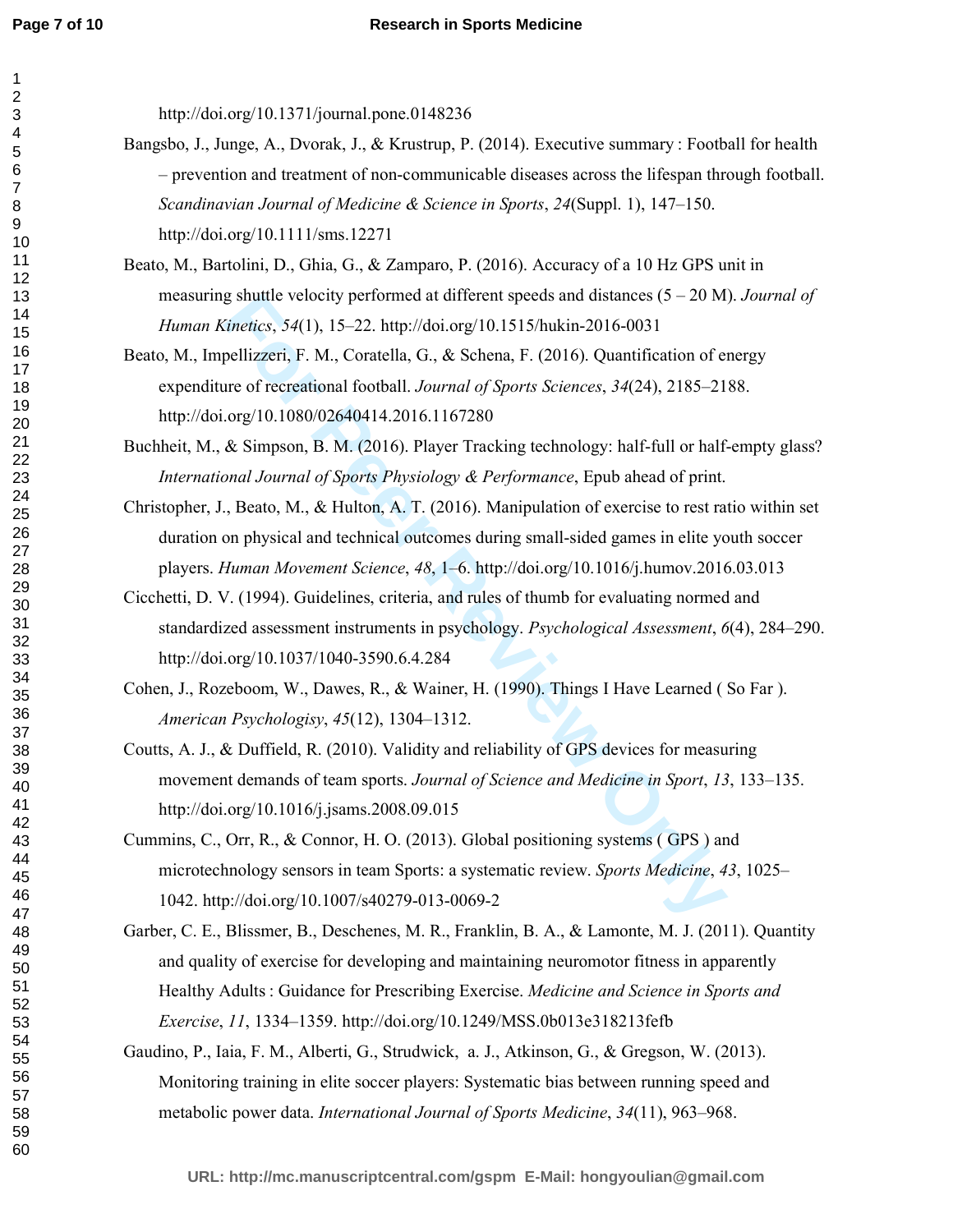http://doi.org/10.1055/s-0033-1337943

- Hopkins, W. (2000). Measures of reliability in sports medicine and science. *Sports Medicine*, *30*, 1– 15.
- Impellizzeri, F. M., Rampinini, E., Castagna, C., Bishop, D., Bravo, D. F., Tibaudi, A., & Wisloff, U. (2008). Validity of a repeated-sprint test for football. *International Journal Sports Medicine*, *29*, 899–905. http://doi.org/10.1055/s-2008-1038491
- Johnston, R. J., Watsford, M. L., Kelly, S. J., Matthew, J. P., & Spurrs, R. W. (2014). Validity and interunit reliability of 10 Hz GPS units for assessing athletes movement demands. *Journal of Strength and Conditioning Research*, *28*(6), 1649–1655.
- Krustrup, P., Aagaard, P., Nybo, L., Petersen, J., Mohr, M., & Bangsbo, J. (2010). Recreational football as a health promoting activity: a topical review. *Scandinavian Journal of Medicine & Science in Sports*, *20*(Suppl. 1), 1–13. http://doi.org/10.1111/j.1600-0838.2010.01108.x
- Krustrup, P., Nielsen, J. J., Krustrup, B. R., Christensen, J. F., Pedersen, H., Randers, M. B., … Bangsbo, J. (2009). Recreational soccer is an effective health-promoting activity for untrained men. *British Journal of Sports Medicine*, *43*, 825–832. http://doi.org/10.1136/bjsm.2008.053124
- a, watstora, M. L., Keily, S. J., Mattmew, J. P., & Spurrs, K. W. (2014).<br> **Feliability of 10 Hz GPS units for assessing athletes movement demands<br>
and Conditioning Research, 28(6), 1649–1655.<br>
Aagaard, P., Nybo, L., Peter** Krustrup, P., Randers, M. B., Andersen, L., Jackman, S. R., Bangsbo, J., & Hansen, P. R. (2013). Soccer improves fitness and attenuates cardiovascular risk factors in hypertensive men. *Medicine and Science in Sports and Exercise*, *45*(3), 553–560. http://doi.org/10.1249/MSS.0b013e3182777051
- Los Arcos, A., Martínez-Santos, R., Yanci, J., Martín, J., & Castagna, C. (2014). Variability of objective and subjective intensities during ball drills in youth soccer players. *Journal of Strength and Conditioning Research*, *28*(3), 752–757. http://doi.org/10.1519/JSC.0b013e3182a47f0b
- Manzi, V., Impellizzeri, F., & Castagna, C. (2014). Aerobic fitness ecological validity in elite soccer players: a metabolic power approach. *Journal of Strength and Conditioning Research*, (4), 914–919. http://doi.org/10.1519/JSC.0000000000000239
- Minetti, A. E., Moia, C., Roi, G. S., Susta, D., Ferretti, G., Alberto, E., … Ferretti, G. (2002). Energy cost of walking and running at extreme uphill and downhill slopes. *Journal of Applied Physiology*, *93*, 1039–1046.
- Osgnach, C., Poser, S., Bernardini, R., Rinaldo, R., & Di Prampero, P. E. (2010). Energy cost and metabolic power in elite soccer: A new match analysis approach. *Medicine and Science in Sports and Exercise*, *42*(1), 170–178. http://doi.org/10.1249/MSS.0b013e3181ae5cfd

Pedersen, M., Vorup, J., Nistrup, A., Wikman, J., Alstrøm, J., Melcher, P., … Bangsbo, J. (2017).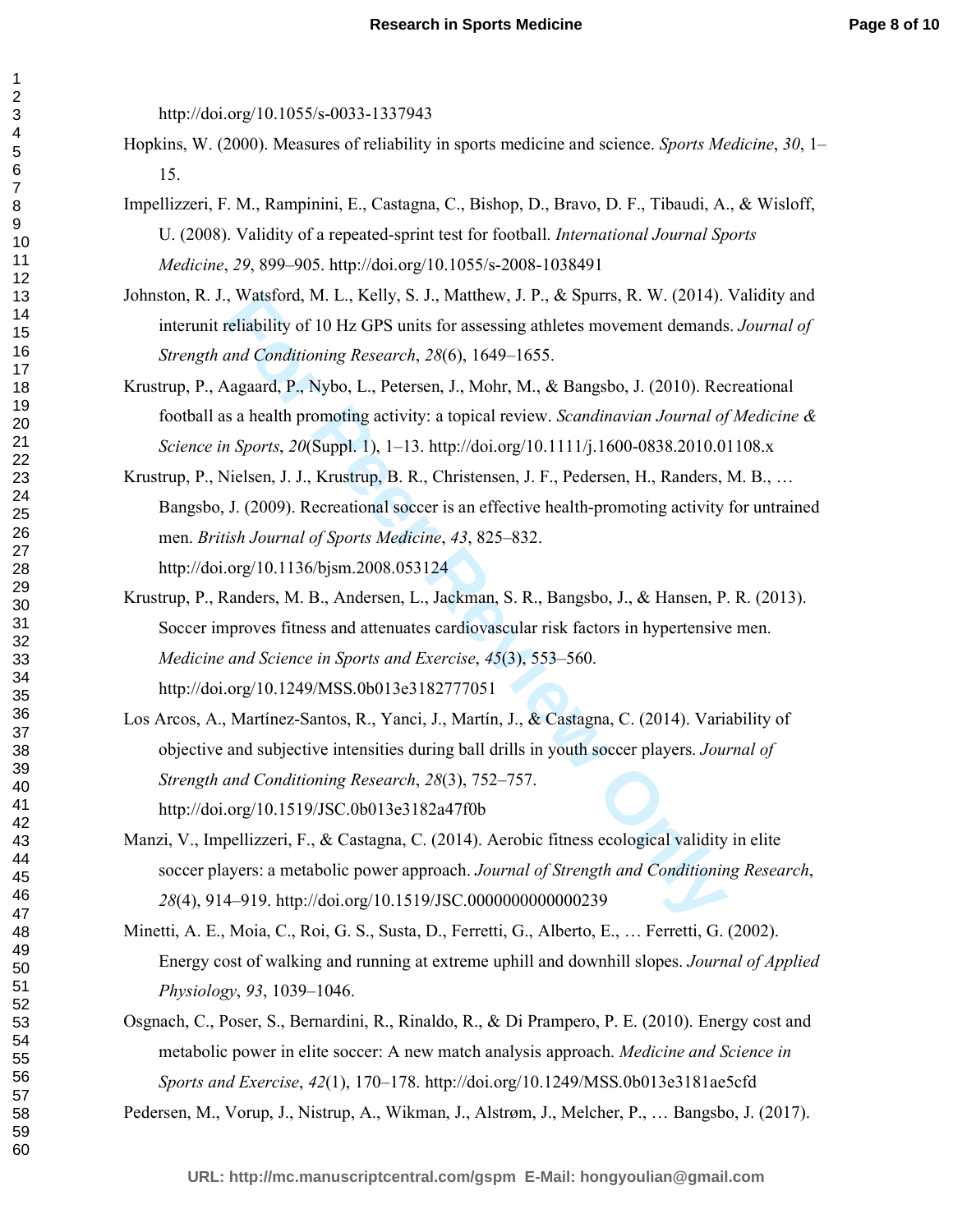## **Research in Sports Medicine**

Form 1. J., & Kelly, V. G. (2016). The valitatly and reliability of global please<br>
For Peergel, and Conditioning Research.<br> **F.**, De Ruiter, C. J., Beek, J. P., & Savelsbergh, P. J. G. (2016). Validition for G-a-side small Effect of team sports and resistance training on physical function, quality of life, and motivation in older adults. *Scandinavian Journal of Medicine & Science in Sports*, *Printing*. Reilly, T. (2005). An ergonomics model of the soccer training process. *Journal of Sports Sciences*, (6), 561–572. http://doi.org/10.1080/02640410400021245 Reilly, T., & Williams, A. M. (2003). *Introduction to science and soccer*. (T. Reilly & A. Williams, Eds.). London: Routledge. Scott, T. U., Scott, T. J., & Kelly, V. G. (2016). The validity and reliability of global positioning system in team sport: a brief review. *Journal of Strength and Conditioning Research*, *30*(5), 1470–1490. Stevens, G. A. T., De Ruiter, C. J., Beek, J. P., & Savelsbergh, P. J. G. (2016). Validity and reliability of 6-a-side small-sided game locomotor performance in assessing physical fitness in football players. *Journal of Sports Sciences*, *34*(6), 527–534. http://doi.org/10.1080/02640414.2015.1116709 Thompson, W., & ACSM. (2009). *ACSM's Guidelines for Exercise Testing and Prescription* (Edition Ei). Lippincott Williams and Wilkins. Varley, M. C., Fairweather, I. H., & Aughey, R. J. (2012). Validity and reliability of GPS for measuring instantaneous velocity during acceleration , deceleration , and constant motion. *Journal of Sports Sciences*, *30*(2), 121–127. http://doi.org/10.1080/02640414.2011.627941 Vickery, W. M., Dascombe, B. J., Baker, J. D., Higham, D. G., Spratford, W. A., & Duffield, R. (2014). Accuracy and reliability of GPS devices for measurement of sports-specific movement patterns related to cricket, tennis, and field-based team sports. *Journal of Strength and Conditioning Research*, *28*(6), 1697–1705. Zamparo, P., Bolomini, F., Nardello, F., & Beato, M. (2015). Energetics (and kinematics) of short shuttle runs. *European Journal of Applied Physiology*, *115*(9), 1985–1994. http://doi.org/10.1007/s00421-015-3180-2